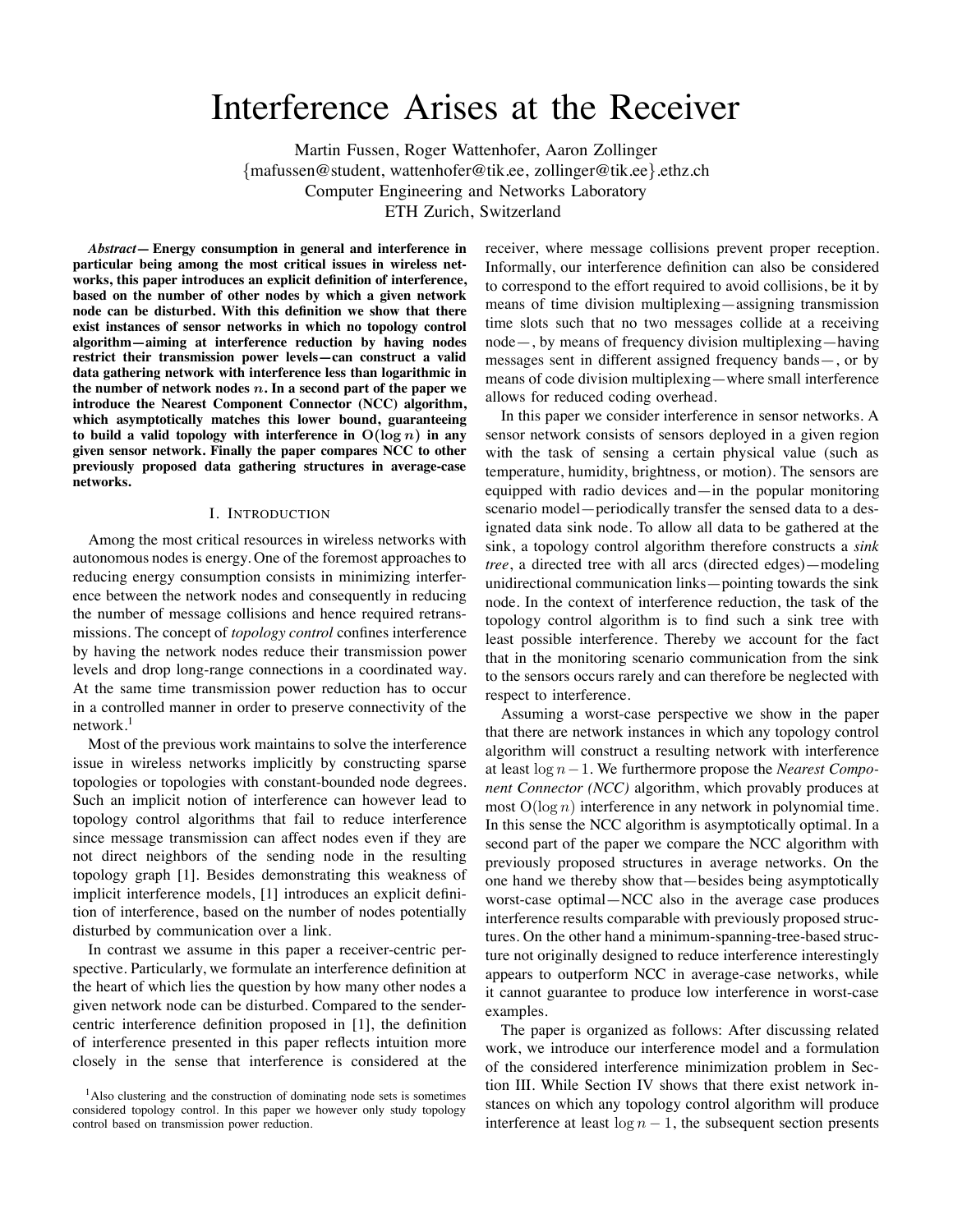the NCC algorithm and proves that it matches this lower bound. Section VI discusses interference generated by NCC and other algorithms in average-case networks. Section VII concludes the paper.

## II. RELATED WORK

The issue of energy efficiency in sensor networks [2], [3], [4]—particularly extending network lifetime—has been mainly studied in the context of optimal sensor placement and energyefficient routing. Recently also the fact that certain types of sensed data allow for aggregation at sensor nodes [5] and the existence of redundancy in acquired information  $[6]$ ,  $[7]$  for instance correlation between sensed data depending on the distance between sensors—has been considered.

The concept of topology control has been studied in the broader context of ad-hoc networks—wireless networks whose application is not confined or targeted to data acquisition and gathering, as is the case for sensor networks—for two decades [8], [9], [10], [11], [12], [13], [14], [15], [16]. Although topology control has sometimes been considered the task of generally constructing topologies with certain desired properties (such as network connectivity, planarity, sparseness or locality of construction), interference reduction has often been regarded as one of the main goals of topology control. However, most of the proposed topology control algorithms are stated to produce low interference implicitly by constructing sparse networks or networks with bounded node degree. As shown in [1], such implicit interference reduction can fail to effectively achieve its goal.

A notable exception to this is [17], which defines an explicit concept of interference between edges and shows—based on a time-step routing model—that there exist inevitable trade-offs between congestion, energy consumption and dilation. While this interference definition is based on the current network traffic, [1] proposes an explicit definition of interference that is independent of network traffic. This interference definition adopted and further studied in [18]—is based on the question how many nodes are affected by communication over a given link. In contrast the interference model introduced in this paper considers interference at the intended receiver of a message since this is where message collisions actually have their negative effect.

#### III. MODEL AND NOTATION

In this section we describe our model of a sensor network and formally define interference and interference minimization in the context of our model.

Our model of a sensor network is a directed graph  $G(V, E)$ where nodes  $\{v_1, \ldots, v_n\}$  placed in the plane represent the set of sensors including the sink. Communication links between sensors are modeled as arcs. We assume that the transmission power of each node can be adjusted. A higher transmission power allows a node to send messages over a longer distance. We assume that the covered area of a sending node  $v_i$  is a disk with  $v_i$  in its center. Furthermore we presume that a node can reach another node only if it is at most 1 distance unit away. In



Fig. 1. A sink tree with 6 nodes. The uppermost node is the sink node. Each node is labeled with its interference value. The interference of the whole network is 3.

other words the graph consisting of all eligible arcs if all nodes set their transmission power to the maximum possible values corresponds to the so-called Unit Disk Graph constructed given the node set  $V$ , where an edge (or two symmetric arcs) exists if and only if the distance between two nodes is at most 1. Finally we only consider *connectable* graphs, which means that—with all transmission radii set to their maximum values—a path from any node to any other node in the network is constructible or more technically—the Unit Disk Graph given the node set  $V$ consists of one connected component.

If we want to minimize interference in sensor networks, we have to look at topologies in which each node sends its data to at most one other node and a valid graph contains a path from every sensor to the sink, which results in a tree with the sink as its root and all arcs pointing towards the root. We call such a tree a *sink tree*. Figure 1 shows a sample sink tree with 6 nodes.

*Definition* 1: Given a set of nodes V and a sink s, a sink tree is a tree spanning  $V$  with all arcs pointing towards  $s$ .

We use an explicit model of interference. We explicitly count the number of nodes potentially disturbing the reception of a message. This definition best reflects the fact that interference is a problem occurring at the receiver. Minimizing the interference at each possible receiver (each node in the network) reduces the number of potential message collisions in the network and therefore lowers the amount of required retransmissions. This saves energy and allows for a longer lifetime of sensors equipped with batteries.

The interference value of a single node is the number of transmission circles by which the node is covered.

*Definition* 2: The interference value of a single node  $v$  is defined as

$$
I(v) := |\{u|u \neq v \land v \in D(u, r_u)\}|
$$

where  $D(u, r_u)$  stands for the transmission circle with node u in its center and radius  $r_u$ .

As the interference of a whole network we use the maximum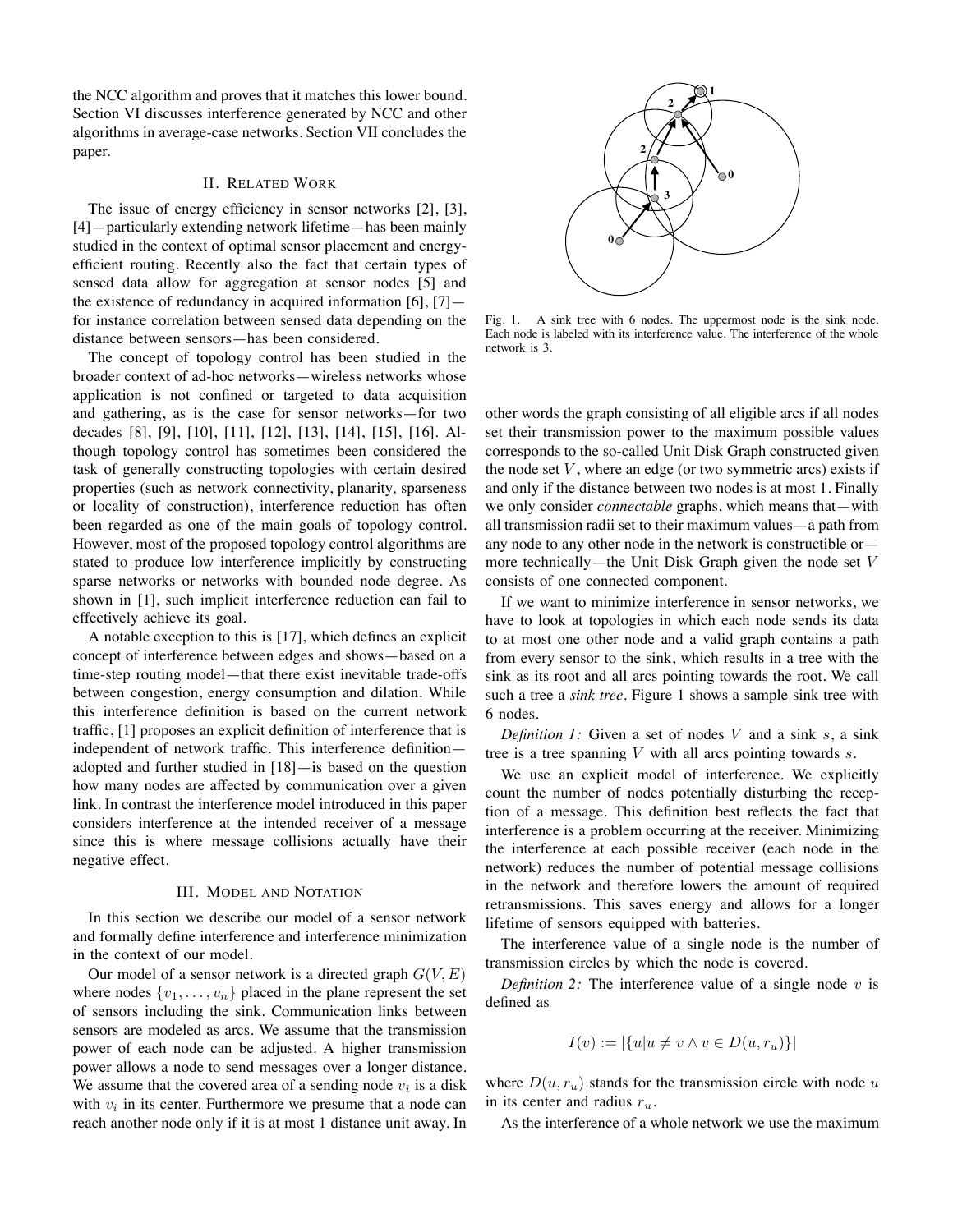

Fig. 2. A recursive arrangement of 16 nodes on a horizontal line. The labels indicate distances without normalization by the factor  $1/(4 \cdot 3^{s-2})$ .

of all interference values in the graph (see Figure 1).<sup>2</sup>

*Definition 3:* The interference of a Graph G(V,E) is defined as

$$
I(G) := \max_{v \in V} I(v).
$$

The problem we study in this paper consists in finding a sink tree with least possible interference for a given sensor network.

*Definition 4:* The Minimum Interference Sink Tree (MIST) problem is defined as the problem of finding a sink tree for a given node set with minimal interference.

In the remainder of the paper we consider topology control algorithms with the goal of solving the MIST problem.

## IV. A LOWER BOUND

In this section we show that  $n$  nodes in a sensor network can be arranged in a way that no possible algorithm can construct a sink tree with interference less than  $log(n) - 1$ . The existence of such examples constitutes a lower bound with respect to interference.

*Theorem 4.1:* There exist sensor networks with nodes arranged in a way that no algorithm can construct a sink tree with interference less than  $log(n) - 1$ .

*Proof:* To prove this Theorem we present an arrangement of  $n = 2<sup>s</sup>$  nodes which cannot be connected to the given sink in the described way with interference less than  $log(n) - 1$ .

The nodes are arranged on a horizontal line. Figure 2 shows the arrangement. The first  $k = 4$  nodes  $v_1$ ,  $v_2$ ,  $v_3$ , and  $v_4$ , are positioned at coordinates  $0, 1 \cdot \nu, 3 \cdot \nu$ , and  $4 \cdot \nu$ , where  $\nu = 1/(4 \cdot 3^{s-2})$  is a normalization factor. Then a copy of the already positioned nodes is placed in distance  $d = \overline{v_1v_k}$  to the right of node  $v_k$ . This construction is recursively repeated until  $2<sup>s</sup>$  nodes are placed on the horizontal line. Note that due to normalization of the node positions every node can reach any other node in the network.

After the execution of any possible algorithm there must exist a directed path from each node in the set to the global sink. Let  $G_1$  be the node group  $\{v_1, \ldots, v_{2^{s-1}}\}$  and  $G_2 :=$  ${v_{2^{s-1}+1}, \ldots, v_{2^s}}$ . If we assume without loss of generality that the node group  $G_2$  contains the global sink, the result of an algorithm has to contain an arc from  $G_1$  to  $G_2$ . Because of the special arrangement of the nodes in our example, the gap between  $G_1$  and  $G_2$  has length equal to the (Euclidean)



Fig. 3. Illustration of the proof of Theorem 4.1. The numbers stand for the number of nodes in each group. The dark fi elds represent the unaffected nodes in the last step and the hollow node (bottom) is the one whose interference value was incremented in each step.

diameter of the two groups. The arc between  $G_1$  and  $G_2$  cannot be shorter than the gap and therefore interferes with all nodes but one in  $G_1$ . Figure 3 illustrates the idea of the proof.

If, in a next step, we look into  $G_1$ , there are  $2^{s-1}$  nodes partitioned into two subgroups  $G_{1,1}$  and  $G_{1,2}$ . Assuming, again without loss of generality, that the above arc from  $G_1$  to  $G_2$ originates in  $G_{1,2}$ , we can observe that there has to exist an arc leading out from  $G_{1,1}$ , which—bridging  $G_{1,1}$ 's adjacent gap—interferes with all nodes in  $G_{1,1}$  (except for the node at which this arc originates). The existence of such an arc is a consequence to the required directed path from each node to the sink. The same argument recursively holds for all node levels in the arrangement.

This all together proves that the interference value of at least one node is incremented in all steps and because the node set is of size  $2<sup>s</sup>$  we get a maximum interference not smaller than  $s-1$  or  $log(n)-1$ .

#### V. NCC ALGORITHM

In this section we present the Nearest Component Connector algorithm *(NCC)* as described in detail in Algorithms 1 and 2.

The general idea of this algorithm is to connect components to their nearest neighbors. This is done in several rounds and leads to a sink tree. A component can be a single node or a group of previously connected nodes. When the algorithm starts, each node in the given sensor network forms a component of its own. First the predefined global sink is treated exactly as a normal node. Whenever two or more components are connected in one round, they form a single component in the following round of NCC. If we have a look at an arbitrary component during the execution of the algorithm we observe that this component has exactly one node all other component members have a directed path to. This means that there is one node which gathers all sensed data of the component. We call this special node the *local sink* of its component.

Whenever a new arc is established during the execution of NCC, it goes from a local sink of a component  $C$  to the nearest node not in C. However, due to the fact that all nodes have

<sup>&</sup>lt;sup>2</sup>It can be argued similarly that the interference of a whole network can be defi ned as the average of the node interference values. This defi nition is not considered in this paper. Note that with this alternative defi nition of interference, the problem of fi nding a valid data-gathering structure with minimum interference can be solved optimally constructing a Minimum Directed Spanning Tree with arc weights corresponding to the number of nodes covered by each edge.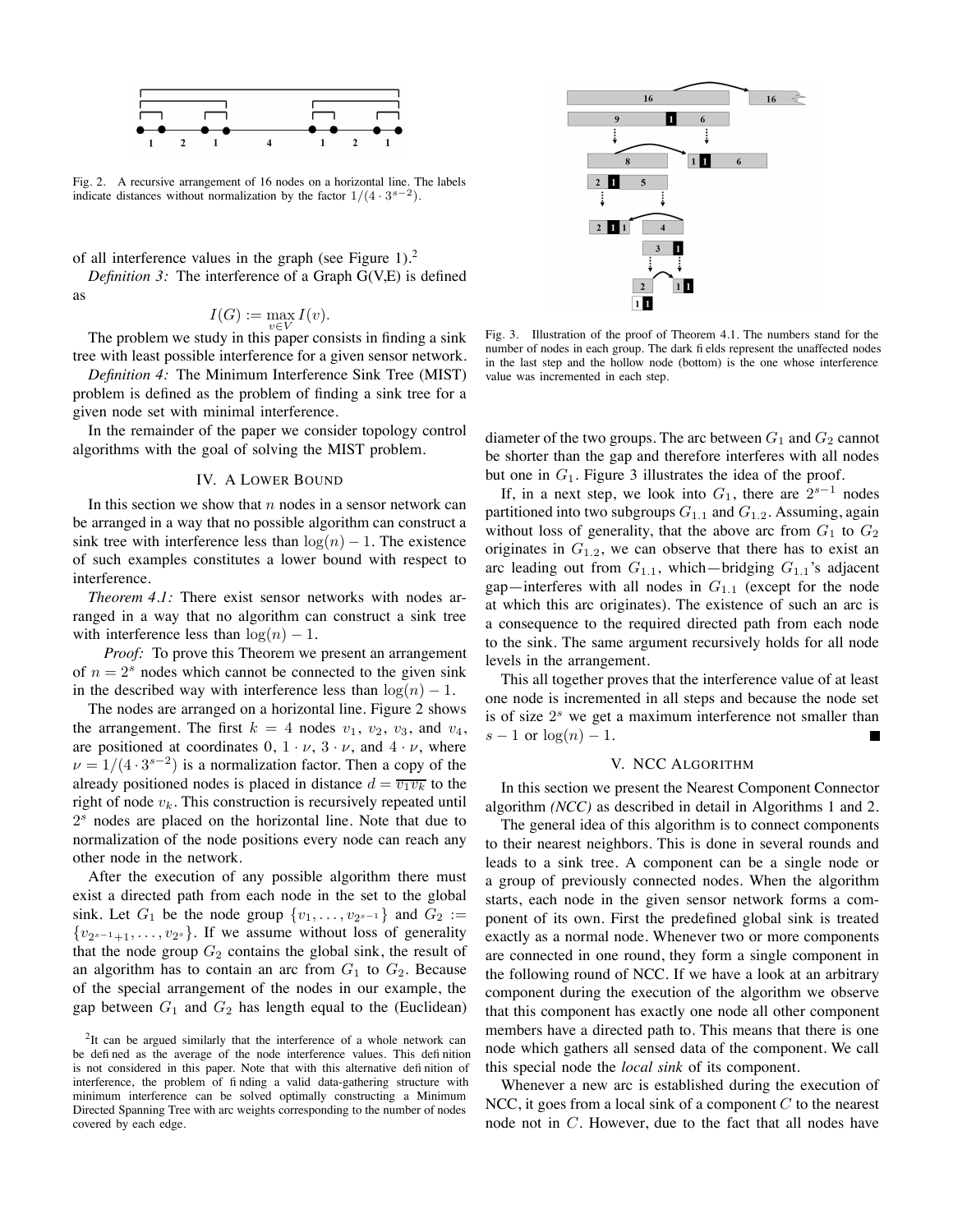#### **Algorithm 1** Nearest Component Connector Algorithm NCC

**Input:**  $V:$  a set of nodes placed in the plane  $s_g \in V$ : a predefined global sink 1:  $G := (V, E := \emptyset)$ 2:  $lsinks := V \quad //$  set of local sinks 3: **while**  $|lsinks| > 1$  **do** 4: **for all**  $s \in \{sinks \textbf{ do}\}$ 5:  $E' := \emptyset$ 6:  $C :=$  component containing s 7: **if** s cannot reach any node outside C **then** 8:  $s' :=$  nearest node to s (hop metric) capable of reaching a node outside C 9:  $movesink(G, s, s')$ 10:  $s := s'$ 11: **end if** 12:  $E' := E' \cup \{e\}$ , where *e* is the arc from *s* to its nearest neighbor (Euclidean distance) outside C 13: **end for** 14: **if**  $G' := (V, E \cup E')$  contains cycles **then** 15: remove one of the arcs in each cycle from  $E'$ 16: **end if** 17:  $G := G'$ 18:  $lsinks := sinks$  in  $G \text{ // sinks}$  are nodes having no outgoing arc 19: **end while** 20:  $s :=$  only remaining sink in  $lsinks$ 21: **if**  $s \neq s_q$  **then** 22:  $movesink(G, s, s_q)$ 23: **end if Output:** G

## **Algorithm 2** Procedure  $movesink(G, s_1, s_2)$

**Input:** Graph  $G = (V, E)$ 

 $s_1$ : a local sink in G

- $s_2$ : a node in the same component as  $s_1$
- 1:  $sp :=$  shortest path from  $s_1$  to  $s_2$  according to the hop metric
- 2: remove all arcs originating at nodes on  $sp$  (including  $s_2$ ) from E
- 3: add arcs on  $sp$  to  $E$

maximum transmission range 1, it is possible that the current sink  $s$  of a component  $C$  cannot connect to any node outside C. In this case another node  $s'$  is designated to become the new sink of  $C$ , particularly the nearest node to  $s$  (with respect to the number of hops) capable of reaching any node outside C. This happens by removing all arcs originating at nodes on the shortest path  $sp(s, s')$  from s to s' and subsequently adding the arcs along  $sp(s, s')$  (cf. Algorithm 2). Note that every component contains at least one node capable of reaching another node outside its component since we only consider connectable networks.

If a round—connecting every sink to its nearest neighbor outside its component—produces a cycle, it is broken by



Fig. 4. A sample execution of NCC on a given set of 5 nodes. Situation 0 shows the given nodes and the predefi ned sink (top right node) In each of the following two rounds every local sink connects to the nearest node not in its own component. In round 2 a cycle is produced. It is broken at the end of the round by removing one of the involved arcs (dashed arrow). After the last round (Situation 3) the arc originating from the global sink is removed and an arc is added from the only remaining local sink to the predefi ned global sink. For clarity of representation the node distances are assumed to be suffi ciently small such that execution of the *movesink* procedure is not required.

removing one of its arcs at the end of the round. This guarantees the construction of a valid sink tree topology. After the last round of NCC, however, the root of the resulting tree is not necessarily the global sink. In this case the root of the resulting tree is moved to the global sink again by means of the movesink procedure (Algorithm 2).

Figure 4 shows a sample execution of the NCC algorithm.

We will now prove that the presented NCC algorithm constructs a valid sink tree topology for a given sensor network consisting of n nodes with an interference value in  $O(\log n)$ . We will also see that the execution of NCC takes polynomial time only.

*Theorem 5.1:* The NCC Algorithm constructs a sink tree on a given Graph  $G = (V, E)$  with  $|V| = n$  with an interference value in  $O(\log n)$  in polynomial time.

*Proof:* This proof has three parts. In the first one we show that NCC does not need more than  $\log n$  rounds (while-loop iterations) to build the sink tree. In the second part we show that in each of these rounds the interference value of a node will not be incremented by more than a constant value. In part three we show that NCC terminates in time polynomial in the total number of nodes.

To show the first part we use the fact that in each round a local sink s either establishes an arc to the nearest node of another component or that another component establishes an arc to the component  $s$  is part of. The two or more connected components together form one component in the next round. Therefore the number of components in round  $i$  is at most half the number of the components in round  $i-1$ . This implies that after at most  $\log n$  rounds only one component is left and the algorithm terminates.

In the second part of the proof we show that each round increases the interference value at most by a constant. First, the  $movesink(G, s, s')$  procedure only increases the interference values of nodes in  $C$ , the component of s and  $s'$ , since none of the nodes on the shortest path from  $s$  to  $s'$  can reach any node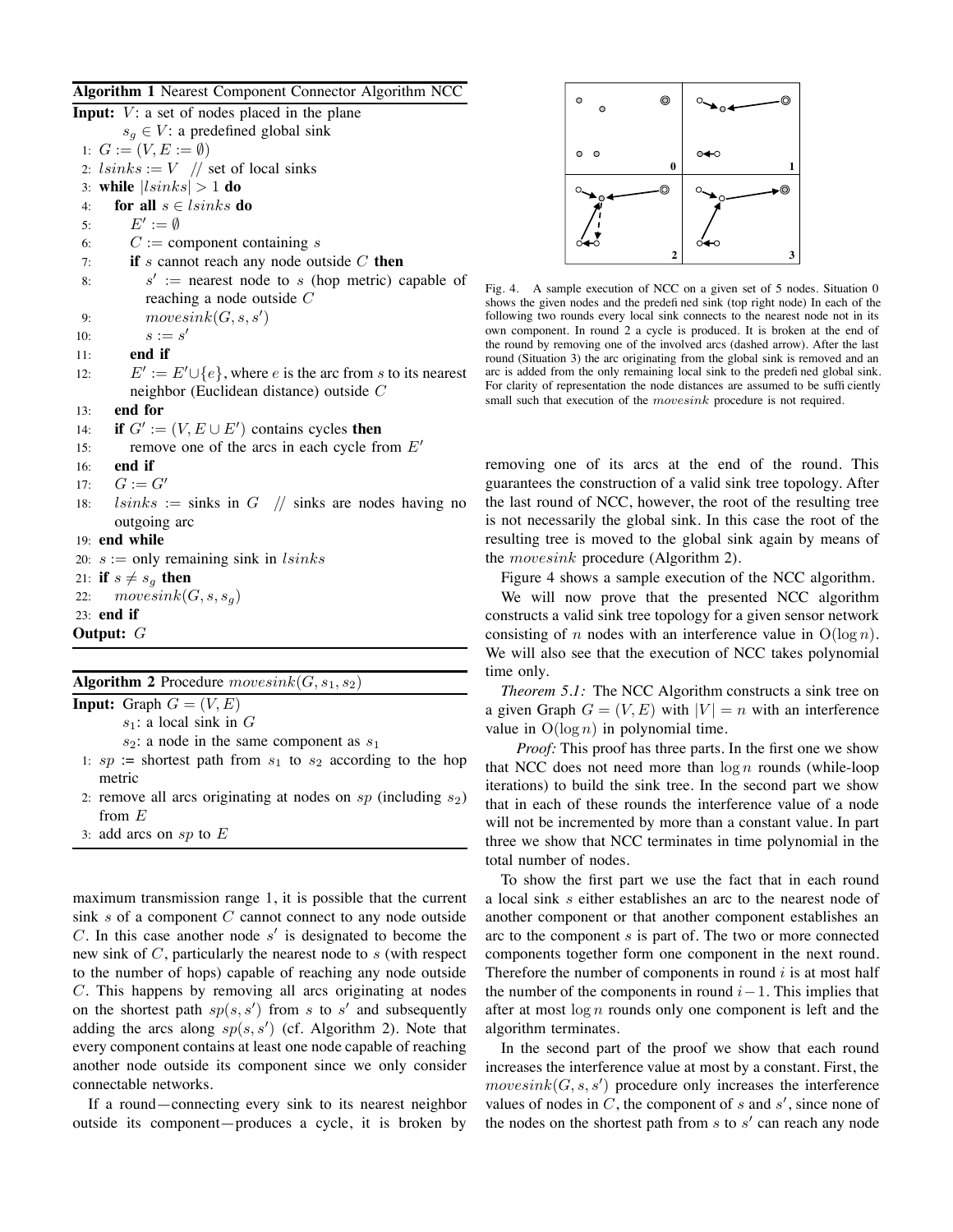

Fig. 5. An illustration of the second part of the proof of Theorem 5.1. An arc from the local sink  $l_i$  to  $v_j$  only interferes with nodes in  $l_i$ 's component and  $v_j$  (and nodes in other components only if they are exactly at distance  $\overline{l_i v_j}$ .

outside C; furthermore introduction of the arcs on the shortest path from s to s' increases the interference value by at most 3. (A node  $v$  suffering interference increase of at least 4 would contradict the fact that only arcs on a shortest path are added to the graph; the shortest path could be shortcut via  $v$ , exploiting that in the Unit Disk Graph model all arcs of length up to one unit are eligible.) Second, once the sink of a component  $C$  can reach another node outside  $C$ , we use the fact that each sink connects to the *nearest* node in a component different from its own, as illustrated in Figure 5. If a local sink  $l_i$  which is part of component  $C_i$  connects to a node  $v_i$ , its distance to all nodes not in  $C_i$  is at least  $\overline{l_i v_j}$ . So only nodes which are members of component  $C_i$  or nodes with the same distance from  $l_i$  as  $v_j$  are affected by the new arc. Furthermore a component establishes maximally one new arc in a single round and maximally 6 local sinks can establish an arc to the same node.<sup>3</sup> All this shows that the interference value of a node is maximally incremented by a constant in a single round of NCC.

Together with part one of the proof and the fact that the movesink procedure is applied at most one more time, we see that the interference value of any node is incremented at most  $log(n) + 1$  times and each time by at most a constant value. This proves that the interference of the whole network is in  $O(\log n)$ .

The only remaining part of Theorem 5.1 we need to prove states that NCC terminates in polynomial time. Every node  $v_i$  is a sink in one iteration of the while loop. (Actually it can be a sink in more than one loop iteration if a cycle is broken by removing the arc originating at that node. The fact however that for every such removed arc at least one other arc is added to the tree in the same round entails only an additional factor 2.) A sink has to find its nearest neighbor in a foreign component. This can be implemented using a list of neighbors, sorted according to their distances for each node and a union-find structure to check if a node is in a foreign component. The  $n$  lists of sorted neighbors can be constructed in time  $O(n \cdot n \log(n))$ . Maintaining the union-find structure and component membership lookups during the execution of



Fig. 6. Simulation results for the Shortest Path Tree algorithm (dashed), the Nearest Component Connector algorithm (solid) and the Minimum Spanning Tree algorithm (dotted) in a range from 10 to 500 nodes.

NCC can also be done in time  $O(n^2 \log(n))$ , while the total cost for shortest path computation is in  $O(n \cdot n^2)$ . These observations prove that NCC terminates in polynomial time.

We present NCC in a centralized manner. This reflects the fact that in a sensor network we have an instance (the sink) commonly assumed to have much more computing power and energy than all other nodes (sensors). Therefore the sink can run NCC and distribute the topology information of the constructed sink tree in an initialization phase.

Nevertheless a distributed variant of NCC without the coordination of a central instance is feasible. This variant would require counters in each node which keep track of the number of component unions the node was involved in since the start of the algorithm. These counters then guarantee that only components in the same "round" can establish new arcs between each other. Also computation of shortest paths and the movesink procedure are implementable in a distributed way using a variant of flooding and by sending according messages over the thereby found shortest path, respectively.

#### VI. INTERFERENCE IN AVERAGE-CASE NETWORKS

We have seen that the NCC algorithm has asymptotically optimal worst-case behavior in the sense that it produces interference not greater than  $O(log n)$  for all possible node arrangements. In this section we will have a closer look at the average case behavior of our algorithm. We do this by simulation. The nodes in our simulations are distributed randomly and uniformly in a square field. Also the sink is chosen randomly. To see how our algorithm behaves in average-case networks we compare it to two other construction methods for sink trees which have been proposed previously as data gathering structures. These two methods are:

- 1) The Minimum Spanning Tree algorithm (MST) with weights equal to the Euclidean edge lengths, all edges pointing towards the global sink.
- 2) The Shortest Path Tree algorithm (SPT) with respect to the energy metric. (The SPT contains the shortest paths from all nodes to the sink.) In the energy metric the cost of an edge equals its Euclidean length raised to the power of two. All edges point towards the global sink.

<sup>&</sup>lt;sup>3</sup>This is the so-called "kissing number." It is defined as the number of equivalent spheres that touch an equivalent sphere without intersections. The kissing number in the two-dimensional plane is 6. In three dimensions it is 12.